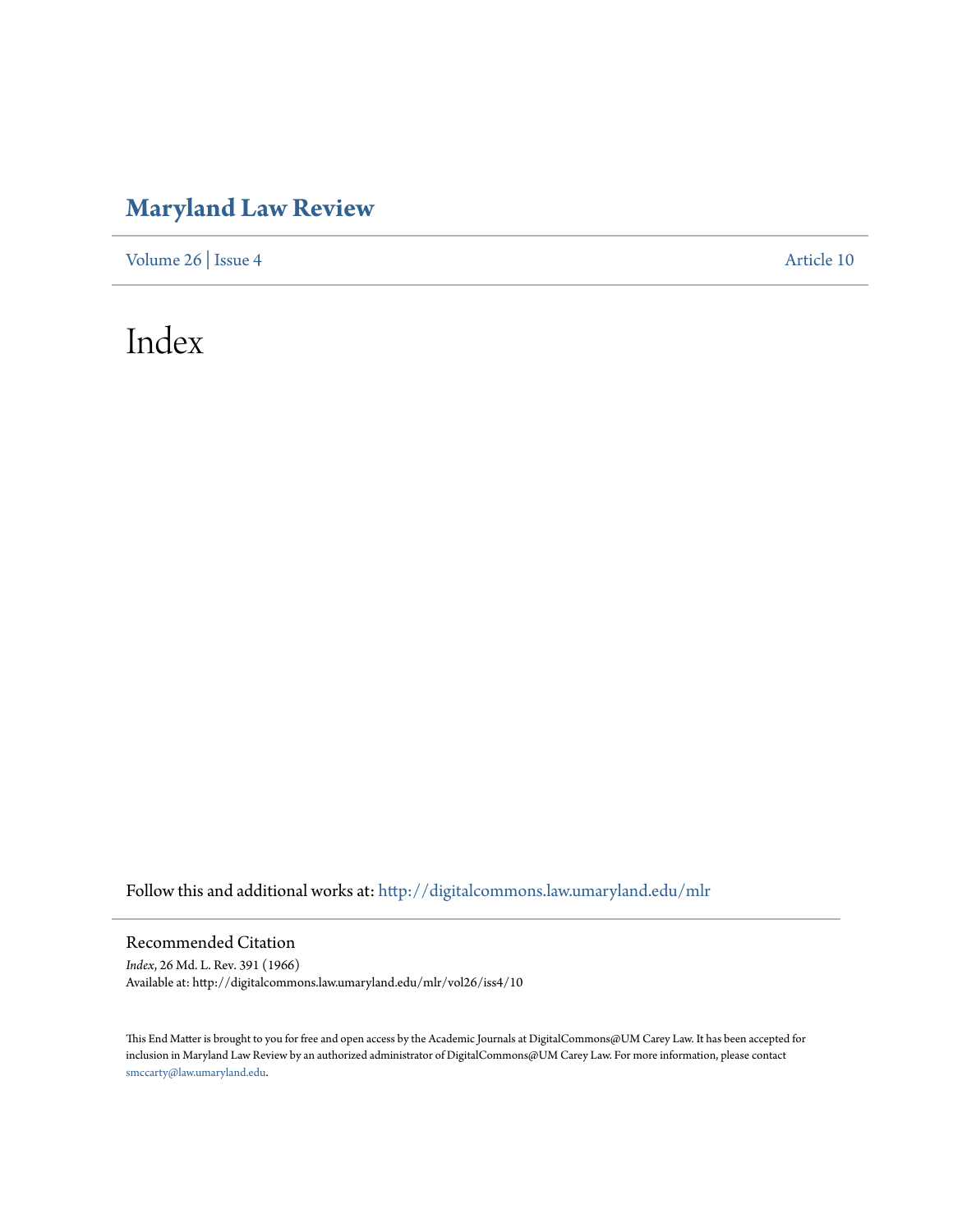# **INDEX TO VOLUME TWENTY-SIX**

AUTHOR INDEX TO LEAD ARTICLES, COMMENTS AND BOOK REVIEWS

|                                                                                                                                 | 13  |
|---------------------------------------------------------------------------------------------------------------------------------|-----|
| Carter, J. DeWeese, A Look at the Unified Bar For Maryland                                                                      | 229 |
| Cohen, Leonard E., Review of Cooper, State Administrative Law                                                                   | 207 |
| Derby, E. Stephen, Public Legal Assistance in Baltimore City                                                                    | 328 |
| Goldman, Herbert, Zoning Change: Flexibility v. Stability                                                                       | 48  |
| Goldstein, Frank R., Constitutional Rights of Privacy - "A Sizable                                                              | 249 |
| Land, Aubrey C., Review of Lewis, Without Fear or Favor: A Biog-                                                                | 97  |
| Lasson, Kenneth L., To Kill A Mockingbird - Stare Decisis and                                                                   | 141 |
|                                                                                                                                 | 215 |
| Miller, Decatur H., Review of Mundheim, Duke University School<br>of Law: Conference on Securities Regulation                   | 99  |
| Northrop, Hon. Edward S., The Supreme Court and Criminal<br>Procedure ---------------------------                               | 1   |
| Power, Garrett, Estate Taxation of Charitable Remainders Subject<br>to Powers of Diversion                                      | 303 |
| Rappeport, Jonas R., M.D., Review of Swadron, Detention of the<br>Mentally Disordered                                           | 385 |
| Stiller, Shale D., Review of Gilmore, Security Interests in Personal                                                            | 297 |
| Tomlinson, Edward A., Bar Unification - A Caveat                                                                                | 240 |
| Tomlinson, Edward A., Review of Jaffe, Judicial Control of Adminis-<br>trative Action                                           | 210 |
| Walker, R. Wayne, Review of Keeton And O'Connell, Basic Pro-<br>tection For the Traffic Victim: A Blueprint For Reforming Auto- | 381 |
| Warren, Hon. Earl, Responsibilities of the Legal Profession                                                                     | 103 |
|                                                                                                                                 | 111 |
| Wilner, Alan M., Superior Orders as a Defense to Violations of Inter-<br>national Law                                           | 127 |

#### TITLE INDEX TO LEAD ARTICLES AND COMMENTS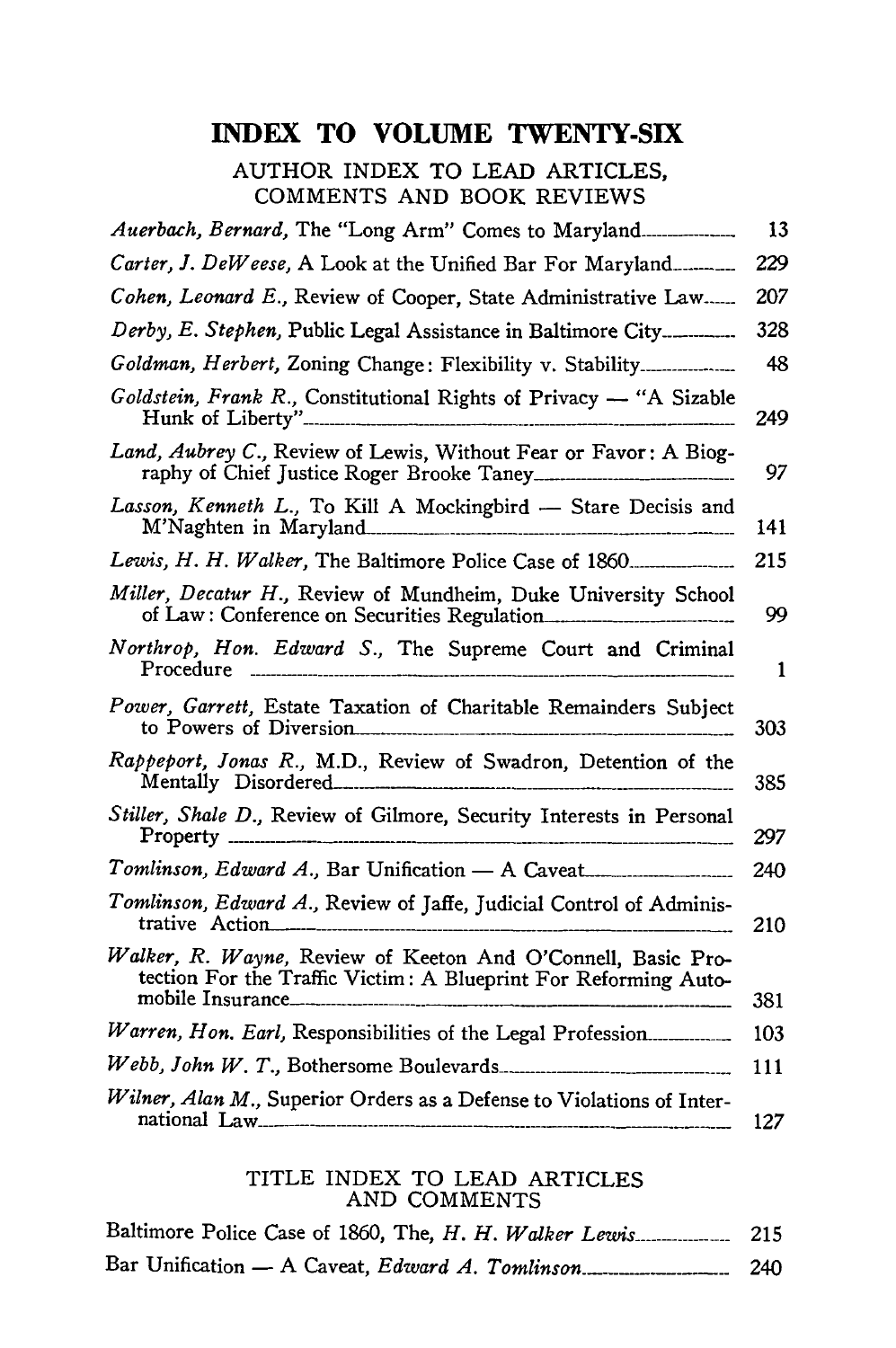| Constitutional Rights of Privacy — "A Sizable Hunk of Liberty",<br>249                   |
|------------------------------------------------------------------------------------------|
| Estate Taxation of Charitable Remainders Subject to Powers of<br>303                     |
|                                                                                          |
| 229<br>Look at the Unified Bar For Maryland, A, J. DeWeese Carter.                       |
| 328                                                                                      |
| 103<br>Responsibilities of the Legal Profession, Hon. Earl Warren                        |
| Superior Orders as a Defense to Violations of International Law,<br>Alan M. Wilner       |
| Supreme Court and Criminal Procedure, The, Hon. Edward S.                                |
| To Kill A Mockingbird - Stare Decisis and M'Naghten in Mary-<br>land, Kenneth L. Lasso n |
|                                                                                          |

## TITLE INDEX TO BOOK REVIEWS

 $\bar{\mathcal{E}}$ 

| Basic Protection for the Traffic Victim: A Blueprint For Re-<br>forming Automobile Insurance (Robert E. Keeton and Jeffrey<br>$O'Connell$ $- R. Wayne Walker$ $Waker$ | 381 |
|-----------------------------------------------------------------------------------------------------------------------------------------------------------------------|-----|
| Detention of the Mentally Disordered (Barry B. Swadron) — Jonas<br>$R.$ $R$ appeport, M.D.                                                                            | 385 |
| Duke University School of Law: Conference On Securities Regula-<br>tion (Robert H. Mundheim, ed.) - Decatur H. Miller                                                 | 99  |
| Judicial Control of Administrative Action (Louis L. Jaffe) — Edward A. Tomlinson                                                                                      | 210 |
| Security Interests in Personal Property (Grant Gilmore) — Shale                                                                                                       | 297 |
| State Administrative Law (Frank E. Cooper) — Leonard E. Cohen                                                                                                         | 207 |
| Without Fear or Favor: A Biography of Chief Justice Roger Brooke                                                                                                      | 97  |

# INDEX TO CASES NOTED

| Afro-American Publishing Co. v. Jaffe (Fair Comment - Extent of<br>the Public Interest Element) | 148 |
|-------------------------------------------------------------------------------------------------|-----|
| Allen v. United States; Martin v. Virginia ("Custody" Requirement                               | 79  |
|                                                                                                 | 69  |
| Baldwin v. State (Wife's Right to Recovery For Loss of Consortium                               |     |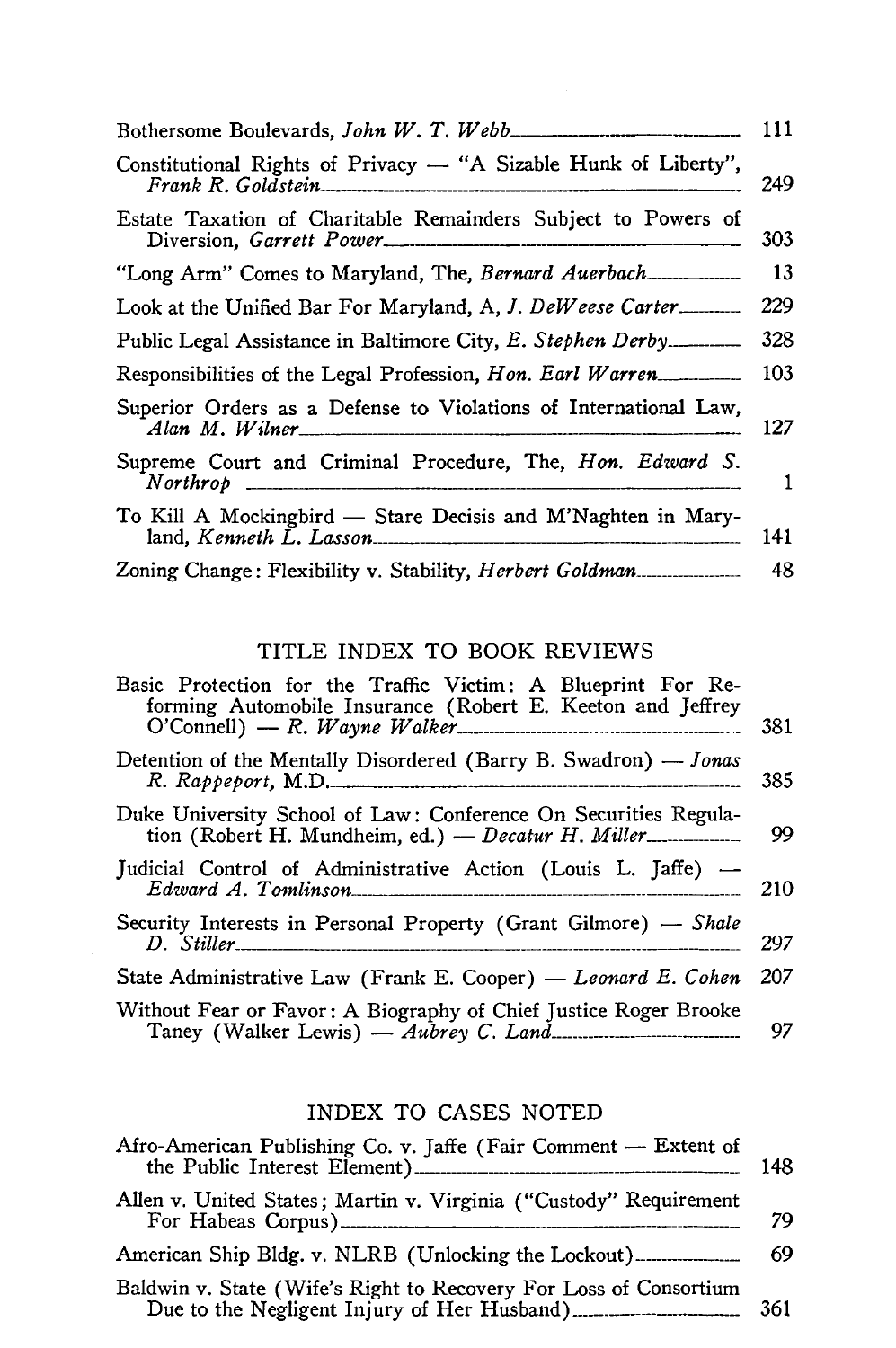| Balkowitsch v. Minneapolis War Memorial Blood Bank, Inc. (Sales                                                                                                                                                                 | 182 |
|---------------------------------------------------------------------------------------------------------------------------------------------------------------------------------------------------------------------------------|-----|
| Barcalo Mfg. Co. v. Firemen's Mutual Ins. Co. (Hostile Fire Doc-                                                                                                                                                                | 350 |
| Cranson v. International Business Machines Corp. (Liability Under                                                                                                                                                               | 354 |
| Green v. Huntington National Bank (Estate Planning By Corporate<br>Fiduciary as an Unauthorized Practice of Law)                                                                                                                | 192 |
| Lehman v. Spencer Ladd's, Inc. (Evidence of Financial Worth and                                                                                                                                                                 | 259 |
| Phillips v. Cook (Scope of Employment: Driving Home in Company                                                                                                                                                                  | 161 |
| Schowgurow v. State (Test For Retroactivity in Criminal Cases)                                                                                                                                                                  | 272 |
| Space Aero Products Co. v. R. E. Darling Co. (Technical Trade                                                                                                                                                                   | 167 |
| State v. Giles (The Degree of Nondisclosed Evidence Sufficiently<br>Exculpatory to Constitute a Denial of Due Process)                                                                                                          | 62  |
| Trans-Lux Distrib. Corp. v. Maryland State Bd. of Censors; Dunn v.<br>Maryland State Bd. of Censors (Movie Censorship in Maryland)                                                                                              | 176 |
| INDEX TO RECENT DEVELOPMENTS                                                                                                                                                                                                    |     |
| Abel v. Lomenzo (Brokers - Advising Prospective Purchasers of<br>the Racial Composition of Different Sections Held Not to Violate                                                                                               | 374 |
| Agency Practice Act (Administrative Law - Any Attorney in Good<br>Standing May Represent Others Before Federal Agencies)                                                                                                        | 88  |
| Bonilla v. Reeves (Dead Bodies - The Right of Sepulchre)                                                                                                                                                                        | 286 |
| Champion Spark Plug Co. v. T. G. Stores, Inc. (Trade Regulation —<br>Indefiniteness in Fair Trade Contract Prevents Its Enforcement                                                                                             | 294 |
| Chernock v. Celebrezze (Attorney's Fees - Right To Review in                                                                                                                                                                    | 89  |
| Department of Labor and Indus. v. Unemployment Compensation<br>Bd. of Review (Unemployment Compensation - "Voluntarily<br>Unemployed" Held to Include Relinquishment of Employment<br>Based on Collective Bargaining Agreement) | 205 |
| Garwin Corp. (Labor Law - New Remedy For Runaway Shop)                                                                                                                                                                          | 91  |
| Habib v. Edwards (Landlord and Tenant — Retaliatory Eviction —<br>Right to Inform of Housing Code Violations)                                                                                                                   | 200 |
| Huettner v. The Savings Bank of Baltimore (Secured Transactions —<br>Buyer in the Ordinary Course of Business Takes Free of Security                                                                                            | 377 |
| Illinois State Bar Association v. United Mine Workers (Attorneys —<br>Employment By Union to Prosecute Worker's Claims Prohibited                                                                                               | 371 |